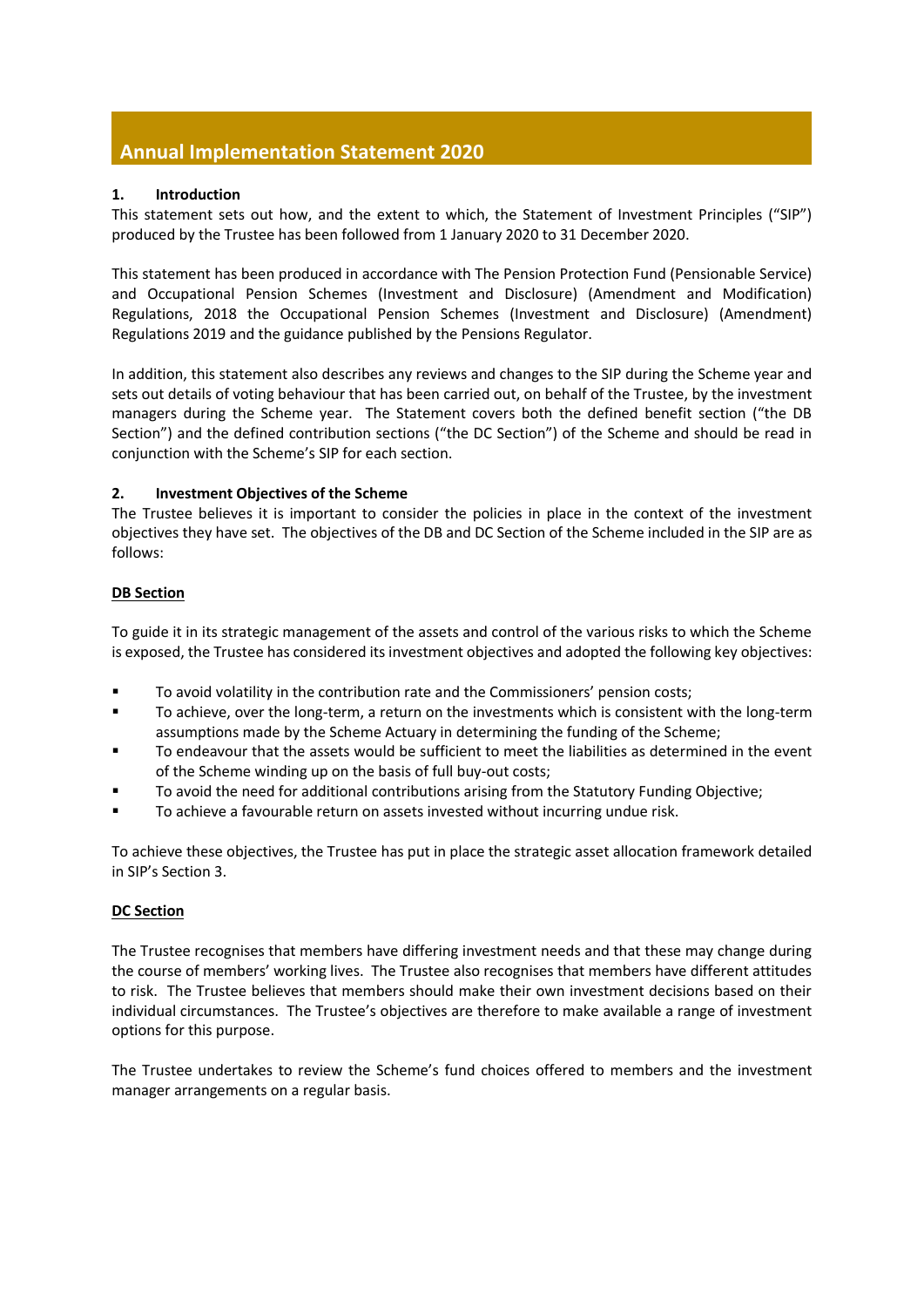The Trustee also recognises that, despite encouragement, many members will not make their own investment decision. Therefore, the Trustee has made a default option available for members.

## **3. Review of the SIP**

The Trustee reviewed and amended the Scheme's SIP for each Section once during the Scheme year.

The revision related to the new requirements for the SIP to include the Trustee's policy in relation to their arrangements with their asset managers, requiring the inclusion of:

- How the arrangement with the asset manager incentivises the asset manager to align its investment strategy and decisions with the Trustees' policies in the SIP.
- How that arrangement incentivises the asset manager to make decisions based on assessments about medium to long-term financial and non-financial performance of an issuer of debt or equity and to engage with issuers of debt or equity in order to improve their performance in the medium to long-term.
- How the method (and time horizon) of the evaluation of asset manager's performance and the remuneration for asset management services are in line with the Trustees' policies mentioned in the SIP.
- How the trustees monitor portfolio turnover costs incurred by the asset manager and how they define and monitor targeted portfolio turnover or turnover range.
- The duration of the arrangement with the asset manager.

The SIP for both sections was approved and adopted at the Trustee meeting on 24 September 2020. The Trustee consulted with the sponsoring company in finalising the SIPs.

A further update to the DC Section SIP was agreed in January 2021, after Scheme year end. This captured the change in the Scheme's default arrangement, from an investment strategy targeting annuity purchase at retirement to an investment strategy targeting income drawdown. This change to the default was made in December 2020.

The latest SIPs are publically available and can be accessed on this link: [https://www.belfast](https://www.belfast-harbour.co.uk/documents/)[harbour.co.uk/documents/.](https://www.belfast-harbour.co.uk/documents/)

## **Assessment of the policies in the SIP applicable to the Scheme from 1 January 2020 to 31 December 2020**

The information provided in this section highlights how the Trustee has followed the policies in the SIP. Covering the work undertaken by the Trustee during the year, and longer term where relevant. In summary, it is the Trustee's view that the policies in the SIP have been followed during the Scheme year to 31 December 2020.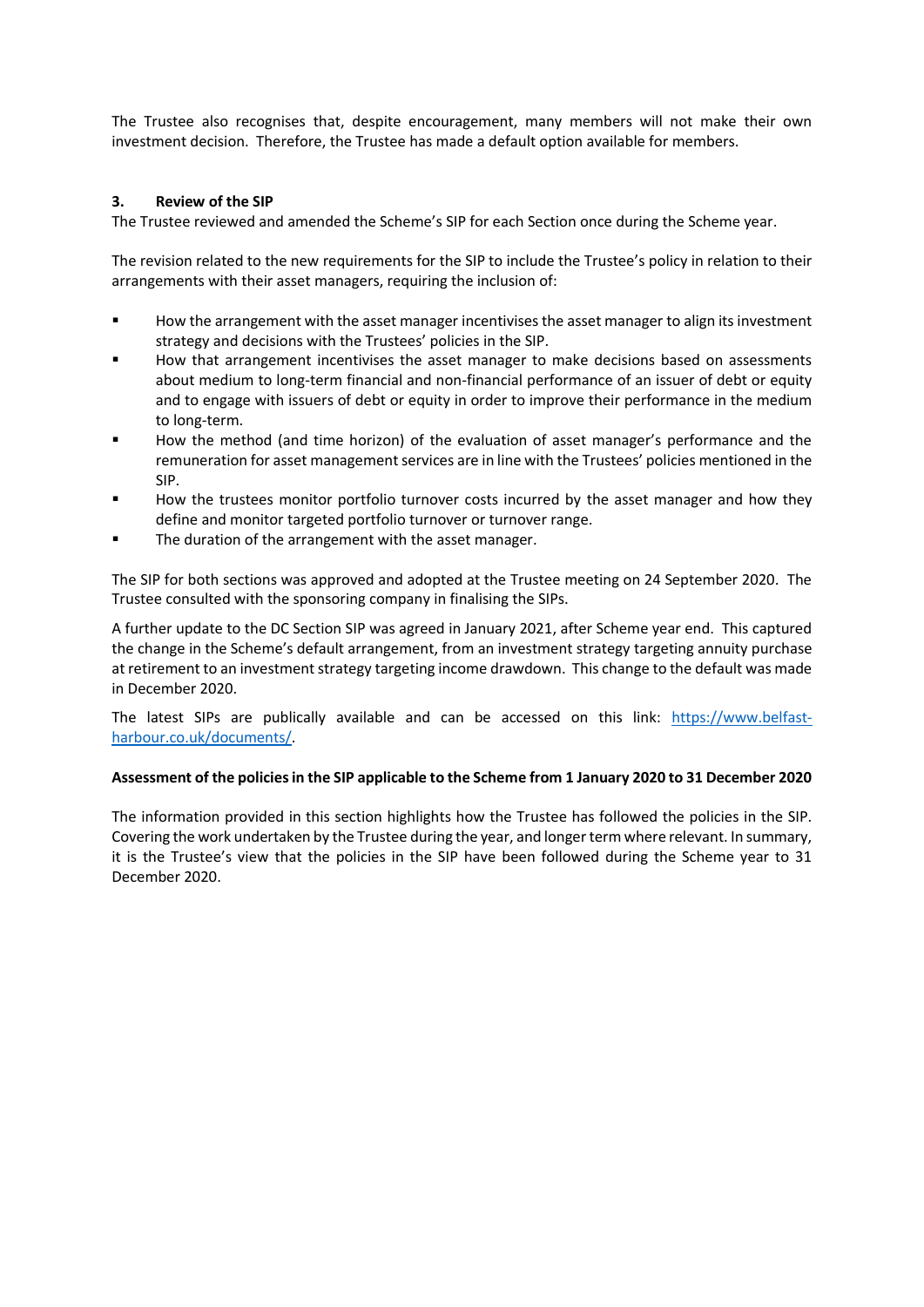|                | Requirement                                               | <b>Policy</b>                                              | From 1 January 2020 to 31 December 2020                                      |
|----------------|-----------------------------------------------------------|------------------------------------------------------------|------------------------------------------------------------------------------|
| $\mathbf{1}$   | Securing compliance                                       | Trustee obtains advice from their investment adviser,      | <b>DB</b> Section                                                            |
|                | with the legal                                            | enabling the Trustee to choose investment vehicles that    | In June 2020, the Trustee agreed to implement an interim benchmark for       |
|                | requirements about                                        | can fulfil the Scheme's investment objectives. In the      | the DB Section until the Scheme's strategy is reviewed in 2021 following the |
|                | choosing                                                  | Trustees' opinion this is consistent with the              | 2020 Actuarial Valuation. The interim benchmark removed the allocation to    |
|                | investments                                               | requirements of Section 36 of the Pensions Act 1995.       | the Aberdeen Standard Life GARS mandate which had been terminated.           |
|                |                                                           |                                                            |                                                                              |
|                |                                                           |                                                            | <b>DC Section</b>                                                            |
|                |                                                           |                                                            | The Trustee agreed to change the default investment Scheme's default         |
|                |                                                           |                                                            | arrangement, from an investment strategy targeting annuity purchase at       |
|                |                                                           |                                                            | retirement to an investment strategy targeting income drawdown following     |
|                |                                                           |                                                            | a review in 2019. The change ultimately took place in December 2020          |
|                |                                                           |                                                            | following an earlier postponement due to the uncertainty in markets caused   |
|                |                                                           |                                                            | by the Covid-19 pandemic. The Trustee received the required regulated        |
|                |                                                           |                                                            | advice relating to the change and the earlier postponement.                  |
| $\overline{2}$ | Kinds of                                                  | <b>DB</b> Section                                          | <b>DB Section</b>                                                            |
|                | investments to be                                         | The Trustee is satisfied the spread of assets by type and  | The Scheme's DB strategy comprises of Global Equity, UK Equity, Property,    |
|                | held                                                      | the spread of individual securities within each type       | Absolute Return Fixed Income, Long Dated Corporate Bonds, Corporate          |
|                | provides adequate diversification of investments for risk |                                                            | Bonds and Liability Matching Assets.                                         |
|                |                                                           | management purposes.                                       |                                                                              |
|                |                                                           | The process for choosing investments is as follows:        | The strategy was considered along with the Scheme's liability profile and    |
|                |                                                           | Identify appropriate investment objectives                 | requirements of the Statutory Funding Objective, their own appetite for risk |
|                |                                                           | Agree the level of risk consistent with meeting the<br>٠   | (including financially material risks such as Environmental, Social and      |
|                |                                                           | objectives set                                             | Governance risks, including climate change).                                 |
|                |                                                           | Construct a portfolio of investments that is               |                                                                              |
|                |                                                           | expected to maximise the return (net of all costs)         | <b>DC Section</b>                                                            |
|                |                                                           | given the targeted level of risk                           | There have been no changes during the Scheme year to the kinds of            |
|                |                                                           |                                                            | investments held in the Scheme. The arrangements in place are consistent     |
|                |                                                           | <b>DC</b> Section                                          | with the policies in the SIP. However, the Trustee agreed to change the      |
|                |                                                           | The Trustee's policy is to make available a range of funds | Scheme's default arrangement from an investment strategy targeting           |
|                |                                                           | which they believe provide appropriate strategic choices   | annuity purchase at retirement to an investment strategy targeting income    |
|                |                                                           | for members' different saving objectives, risk profiles    | drawdown. This change to the default was made in December 2020. The          |
|                |                                                           | and time horizons. Members themselves determine the        | SIP was subsequently updated for this change after Scheme year end in        |
|                |                                                           | fund(s) in which they choose to invest. The asset classes  | January 2021.                                                                |
|                |                                                           | that are available include equities, a diversified growth  |                                                                              |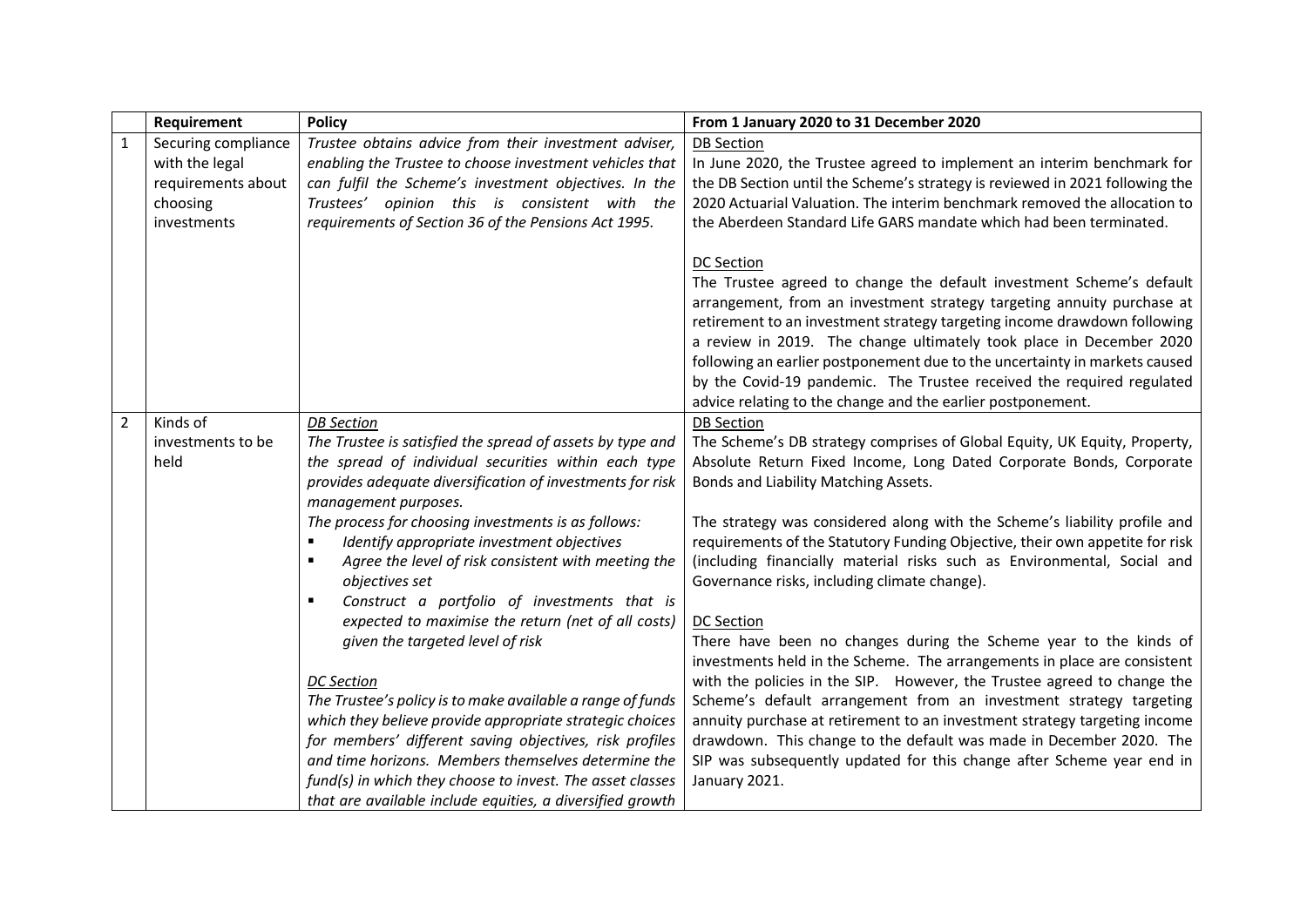|   |                                                             | fund, money market instruments, index-linked gilts,<br>corporate bonds and property. It is the Trustee's policy<br>to offer both active and passive management options to<br>members where appropriate, depending on asset class.<br>In addition, members have the option of having their<br>funds invested in a range of target dated strategies<br>where members' funds are invested in higher risk type<br>funds such as equities when members are younger and<br>as the member nears their retirement age are switched<br>to funds designed to match how members wish to take<br>their benefits (annuity income, drawdown or cash).<br>Members who do not indicate a preference are invested<br>in the default option.                                                                                                                                                                                                                                                                                                                                                                         |                                                                                                                                                                                                                                                                                                                                                                                                                                                                                                                                                                                                                                                                                                                             |
|---|-------------------------------------------------------------|----------------------------------------------------------------------------------------------------------------------------------------------------------------------------------------------------------------------------------------------------------------------------------------------------------------------------------------------------------------------------------------------------------------------------------------------------------------------------------------------------------------------------------------------------------------------------------------------------------------------------------------------------------------------------------------------------------------------------------------------------------------------------------------------------------------------------------------------------------------------------------------------------------------------------------------------------------------------------------------------------------------------------------------------------------------------------------------------------|-----------------------------------------------------------------------------------------------------------------------------------------------------------------------------------------------------------------------------------------------------------------------------------------------------------------------------------------------------------------------------------------------------------------------------------------------------------------------------------------------------------------------------------------------------------------------------------------------------------------------------------------------------------------------------------------------------------------------------|
| 3 | The balance<br>between different<br>kinds of<br>investments | For the DB Section<br>The Trustee has adopted a control framework in<br>structuring the Scheme's investments subject to the<br>overriding constraint that at the total Scheme level, the<br>expected level of risk is consistent with the level of return<br>required to meet the objectives.<br><b>DC</b> Section<br>The Trustee's policy is to make available a range of funds<br>which they believe provide appropriate strategic choices<br>for members' different saving objectives, risk profiles<br>and time horizons. Members themselves determine the<br>fund(s) in which they choose to invest. In addition,<br>members have the option of having their funds invested<br>in a range of target dated strategies where members'<br>funds are invested in higher risk type funds such as<br>equities when members are younger and as the member<br>nears their retirement age are switched to funds<br>designed to match how members wish to take their<br>benefits (annuity income, drawdown or cash). Members<br>who do not indicate a preference are invested in the<br>default option. | <b>DB Section</b><br>The Scheme's DB investment strategy is reviewed formally on a triennial<br>basis, and a review is being carried out over 2021(post Actuarial Valuation).<br><b>DC Section</b><br>There have been no changes during the Scheme year to the balance between<br>investments in the Scheme. The arrangements in place are consistent with<br>the policies in the SIP. However, the Trustee agreed to change the Scheme's<br>default arrangement from an investment strategy targeting annuity<br>purchase at retirement to an investment strategy targeting income<br>drawdown. This change to the default was made in December 2020. The<br>SIP was subsequently updated in January 2021 for this change. |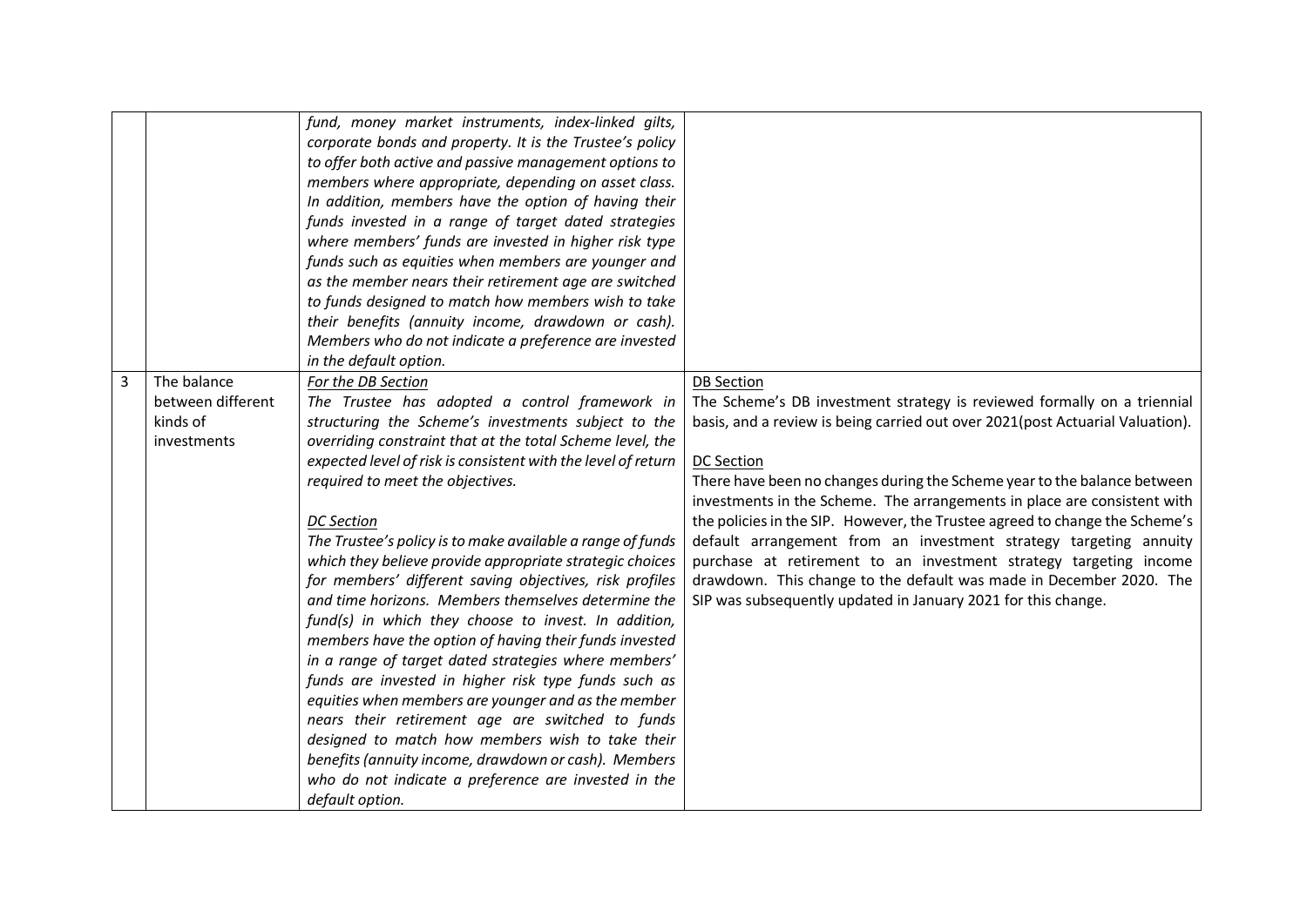| $\overline{4}$ | Risks, including the | <b>DB</b> Section                                                                                  | As detailed in the risk section in the SIP, the Trustee considers both                          |
|----------------|----------------------|----------------------------------------------------------------------------------------------------|-------------------------------------------------------------------------------------------------|
|                | ways in which risks  | There are various risks to which any pension scheme is                                             | quantitative and qualitative measures of risks when deciding investment                         |
|                | are to be measured   | exposed, which the Trustee believes may be financially                                             | policies, strategic asset allocation, the choice of fund managers / funds /                     |
|                | and managed          | material to the Scheme. These include liability mismatch                                           | asset classes.                                                                                  |
|                |                      | diversification<br>risk,<br>lack<br>of<br>and<br>manager                                           |                                                                                                 |
|                |                      | underperformance.                                                                                  | <b>DB Section</b>                                                                               |
|                |                      |                                                                                                    | The Trustee has agreed a "risk budget" for the DB section $-$ defined by                        |
|                |                      | The Trustee's policy on the Scheme's key risks are<br>outlined in section 2.2 of the appended SIP. | targeting a 1-year funding level Value at Risk ("VaR") of £5.8m.                                |
|                |                      | Should there be a material change in the Scheme's                                                  | With regards to the DB section, the Trustee reviews the Scheme's asset                          |
|                |                      | circumstances, the Trustee will review whether and to                                              | allocation compared with the target allocation on a quarterly basis. The                        |
|                |                      | what extent the investment arrangements should be                                                  | Trustee's may make rebalancing decisions to ensure that the overall level of                    |
|                |                      | altered; in particular whether the current risk profile                                            | risk and return is maintained.                                                                  |
|                |                      | remains appropriate.                                                                               |                                                                                                 |
|                |                      |                                                                                                    | The Trustee also reviews the performance of the manager on a quarterly                          |
|                |                      | <b>DC</b> Section                                                                                  | basis and may invite the manager to present to the Trustee if there are any                     |
|                |                      | The Trustee's policy on the Scheme's key risks is outlined                                         | concerns on the performance or management team.                                                 |
|                |                      | in section 2.2 of the appended SIP.                                                                |                                                                                                 |
|                |                      |                                                                                                    | A full review of the Scheme's risk exposures is carried out as part of the                      |
|                |                      |                                                                                                    | triennial strategy review and this is currently underway post year-end.                         |
|                |                      |                                                                                                    |                                                                                                 |
|                |                      |                                                                                                    | DC Section                                                                                      |
|                |                      |                                                                                                    |                                                                                                 |
|                |                      |                                                                                                    | The risks set out in the SIP are primarily reviewed as part of the investment                   |
|                |                      |                                                                                                    | strategy review undertaken at least triennially with the last review taking                     |
|                |                      |                                                                                                    | place in 2019. In addition, the Trustee reviewed the measurement of a                           |
|                |                      |                                                                                                    | number of these risks on a quarterly basis during the year as part of their                     |
|                |                      |                                                                                                    | regularly investment performance monitoring.<br>These reviews were                              |
|                |                      |                                                                                                    | provided by the Scheme's investment advisor.                                                    |
|                |                      |                                                                                                    | There have been no changes to this policy during the Scheme year.                               |
|                |                      |                                                                                                    | However, there were some updates to the risks set out in section 2.2 in                         |
|                |                      |                                                                                                    | January 2021 to account for the change in the default option that was made<br>in December 2020. |
| 5              | Expected return on   | <b>DB</b> Section                                                                                  | The investment performance for both the DB and DC sections are reviewed                         |
|                |                      |                                                                                                    |                                                                                                 |
|                | investments          |                                                                                                    | by the Trustee on a quarterly basis. The investment performance report                          |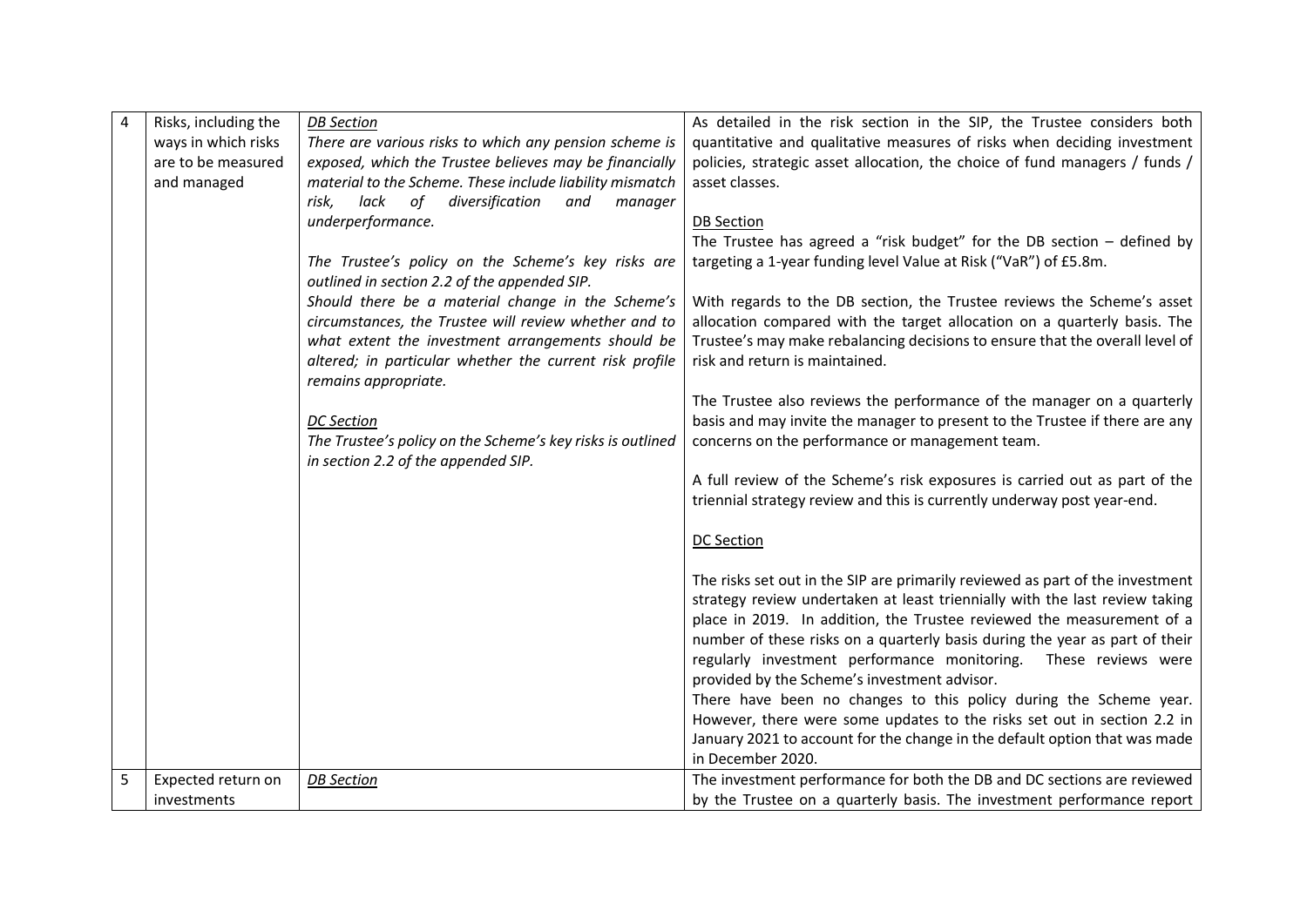|   |                | The Scheme's investment strategy has been structured        | includes how the investment manager is delivering against their specific     |
|---|----------------|-------------------------------------------------------------|------------------------------------------------------------------------------|
|   |                | to ensure that the investments generate a level of return   | mandates.                                                                    |
|   |                | required to meet the overall objectives.                    |                                                                              |
|   |                |                                                             | <b>DB</b> Section                                                            |
|   |                | The overall performance objective of the Scheme is to       | Over the 3 years to 31 December 2020, the DB Scheme has returned 5.7%        |
|   |                | outperform a notional benchmark (calculated by              | p.a. relative to a benchmark of 5.5% p.a                                     |
|   |                | assuming index performance from a mix of assets             |                                                                              |
|   |                | allocated in accordance with the investment strategy)       | <b>DC Section</b>                                                            |
|   |                | over a rolling three-year period. In the case of active     | The funds offered to members in the DC Section have mostly performed in      |
|   |                | managers, a target has been agreed to exceed the            | line with the benchmark over the period since inception and thus are in line |
|   |                | benchmark by a specific amount.                             | with the Trustee's expectations, therefore, no action has been taken over    |
|   |                |                                                             | the period.                                                                  |
|   |                | It is recognised that over the short term, performance      |                                                                              |
|   |                | may deviate significantly from the long term target.        |                                                                              |
|   |                |                                                             |                                                                              |
|   |                | <b>DC</b> Section                                           |                                                                              |
|   |                | The Trustee's policy in relation to expected return is that |                                                                              |
|   |                | each fund used in the Scheme has an associated              |                                                                              |
|   |                | benchmark or target return which the Trustee views as       |                                                                              |
|   |                | the expected return.                                        |                                                                              |
| 6 | Realisation of | <b>DB</b> Section                                           | <b>DB</b> Section                                                            |
|   | investments    | The Trustee considers the liquidity of the investments to   | All DB funds are daily dealt pooled investment vehicles.                     |
|   |                | ensure assets are realisable when required (i.e. to meet    |                                                                              |
|   |                | member transfer requests and cashflow requirements).        | The Trustee monitors the Scheme's cashflow position on a quarterly basis to  |
|   |                |                                                             | ensure there is sufficient liquidity within the Scheme to allow for the pay- |
|   |                | The investment managers have discretion in the timing       | out of approved member benefit requests and market drawdowns.                |
|   |                | of realisation of investments and in considerations         |                                                                              |
|   |                | relating to the liquidity of those investments within       | Over the year the Trustee has reviewed the cashflow position on an on-going  |
|   |                | parameters stipulated in the relevant appointment           | basis to ensure short term liquidity to meet cashflow requirements.          |
|   |                | documentation and pooled fund prospectuses.                 |                                                                              |
|   |                |                                                             | <b>DC Section</b>                                                            |
|   |                | The Trustee monitors the allocation between the             | No changes during the year to the liquidity of the funds used by the Scheme. |
|   |                | appointed managers and between asset classes and            | All assets are daily-dealt pooled investment arrangements.<br>However,       |
|   |                | may rebalance if required.                                  | trading in the UK Property Fund was suspended during the year as a result    |
|   |                |                                                             | of the market volatility caused by the Covid-19 pandemic and no assets       |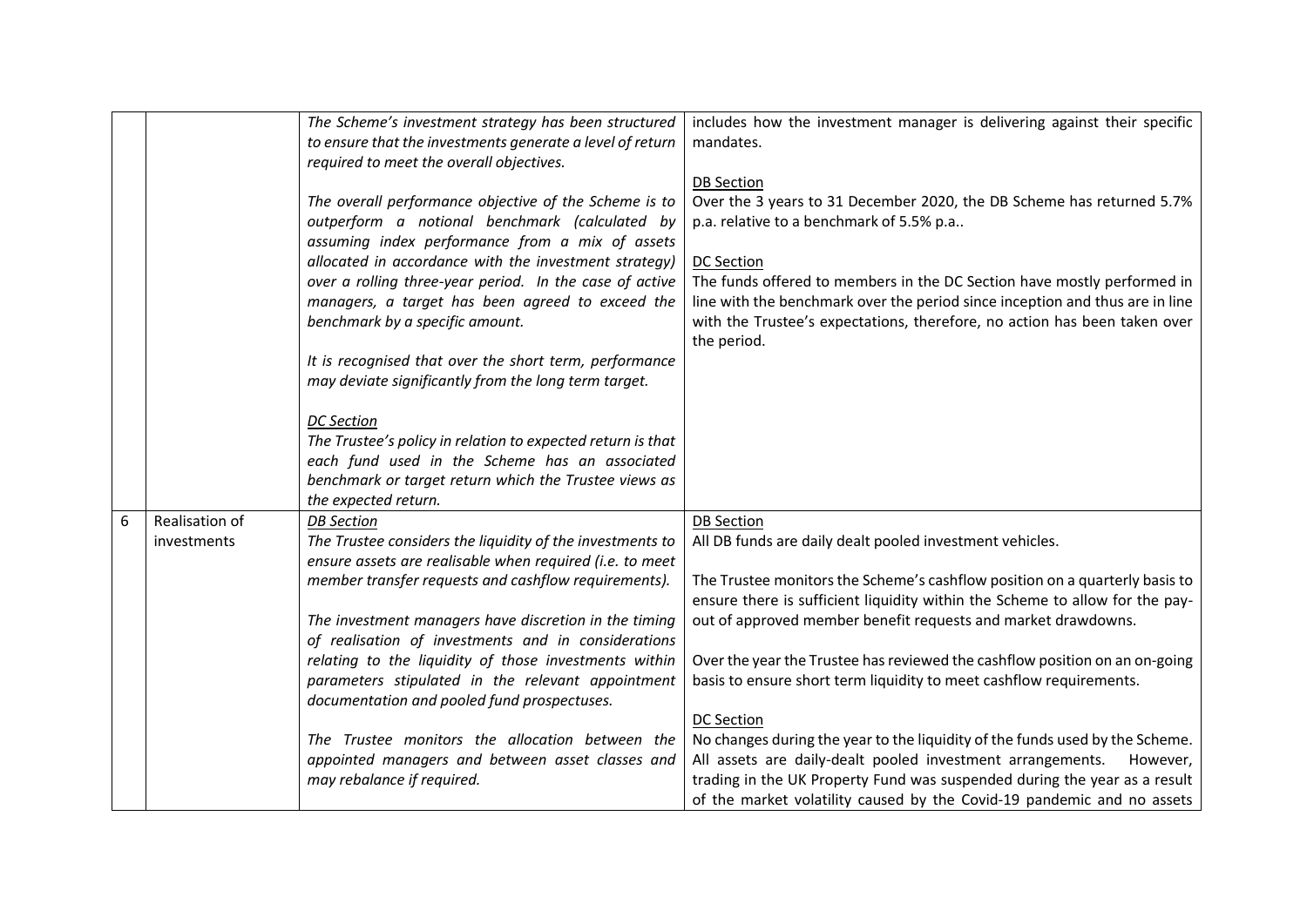|                |                                                                                                                                                                                                                                                 | <b>DC</b> Section<br>The assets are invested in daily traded pooled funds<br>which hold highly liquid assets. The pooled funds are<br>commingled investment vehicles which are managed by<br>underlying fund managers. The selection, retention and<br>realisation of assets within the pooled funds are<br>delegated to the fund manager in line with the mandate<br>AEGON have in place. The investment manager has<br>responsibility for buying and selling the underlying<br>assets.                                                                                                                                                                                                                                                                                                                                                                                                                                                                                                                                                                                                        | could be invested into/disinvested from this fund. The suspension was still<br>in place at year end. The Trustee continues to monitor the suspension with<br>the assistance of their investment advisor.                                                                                                                                                                                                                                                                                                                                                                                                                                                                                                                                                                                                                                                                                                                                                                                                                                                                                                                                                                                                                                                                                                                                                                                                                                                                                                                                                                                                                                         |
|----------------|-------------------------------------------------------------------------------------------------------------------------------------------------------------------------------------------------------------------------------------------------|-------------------------------------------------------------------------------------------------------------------------------------------------------------------------------------------------------------------------------------------------------------------------------------------------------------------------------------------------------------------------------------------------------------------------------------------------------------------------------------------------------------------------------------------------------------------------------------------------------------------------------------------------------------------------------------------------------------------------------------------------------------------------------------------------------------------------------------------------------------------------------------------------------------------------------------------------------------------------------------------------------------------------------------------------------------------------------------------------|--------------------------------------------------------------------------------------------------------------------------------------------------------------------------------------------------------------------------------------------------------------------------------------------------------------------------------------------------------------------------------------------------------------------------------------------------------------------------------------------------------------------------------------------------------------------------------------------------------------------------------------------------------------------------------------------------------------------------------------------------------------------------------------------------------------------------------------------------------------------------------------------------------------------------------------------------------------------------------------------------------------------------------------------------------------------------------------------------------------------------------------------------------------------------------------------------------------------------------------------------------------------------------------------------------------------------------------------------------------------------------------------------------------------------------------------------------------------------------------------------------------------------------------------------------------------------------------------------------------------------------------------------|
| $\overline{7}$ | Financially material<br>considerations over<br>the appropriate<br>time horizon of the<br>investments,<br>including how those<br>considerations are<br>taken into account<br>in the selection,<br>retention and<br>realisation of<br>investments | The<br>Trustee<br>considers<br>financially<br>material<br>considerations in the selection, retention and realisation<br>of investments. Within the funds consideration of such<br>factors, including environmental, social and governance<br>factors, is delegated to the investment manager.<br>Investment managers are expected to evaluate these<br>factors, including climate change considerations, and<br>exercise voting rights (where applicable)<br>and<br>stewardship obligations attached to the investments in<br>line with their own corporate governance policies and<br>current best practice.<br><b>DC</b> Section<br>The risks identified in the table above are considered by<br>the Trustee to be 'financially material considerations'.<br>The Trustee believes the appropriate time horizon for<br>which to assess these considerations within should be<br>viewed at a member level. This will be dependent on the<br>member's age and their selected retirement age. It is for<br>this reason that a number of lifestyle options have been<br>made available to members. | The Scheme's SIP includes the Trustee's policy on Environmental, Social and<br>Governance ('ESG') factors, stewardship and climate change. This policy sets<br>out the Trustee's beliefs on ESG and climate change and the processes<br>followed by the Trustee in relation to voting rights and stewardship. In order<br>to establish these beliefs and produce this policy, the Trustee undertook<br>investment training provided by their investment consultant on responsible<br>investment, which covered ESG factors, stewardship, climate change and<br>ethical investing. This training was provided on June 2019. The Trustee keeps<br>their policies under regular review with the SIP subject to review at least<br>triennially.<br>The investment performance report is reviewed by the Trustee on a<br>quarterly basis - this includes ratings (both general and specific ratings for<br>environmental, social and governance factors) from the investment<br>advisers.<br>The Trustee acknowledges that managers in fixed income may not have a<br>high ESG rating assigned by the investment consultant due to the nature of<br>the asset class where it is harder to engage with the issuer of debt.<br>Where the asset manager may not be highly rated from an ESG perspective,<br>the Trustee will monitor the rating and any developments using the reports<br>from their investment consultant. When implementing a new manager the<br>Trustee considers the ESG rating of the manager (but given the credit-based<br>nature of the strategy, it may not always be possible to appoint a manager<br>with a high ESG rating). |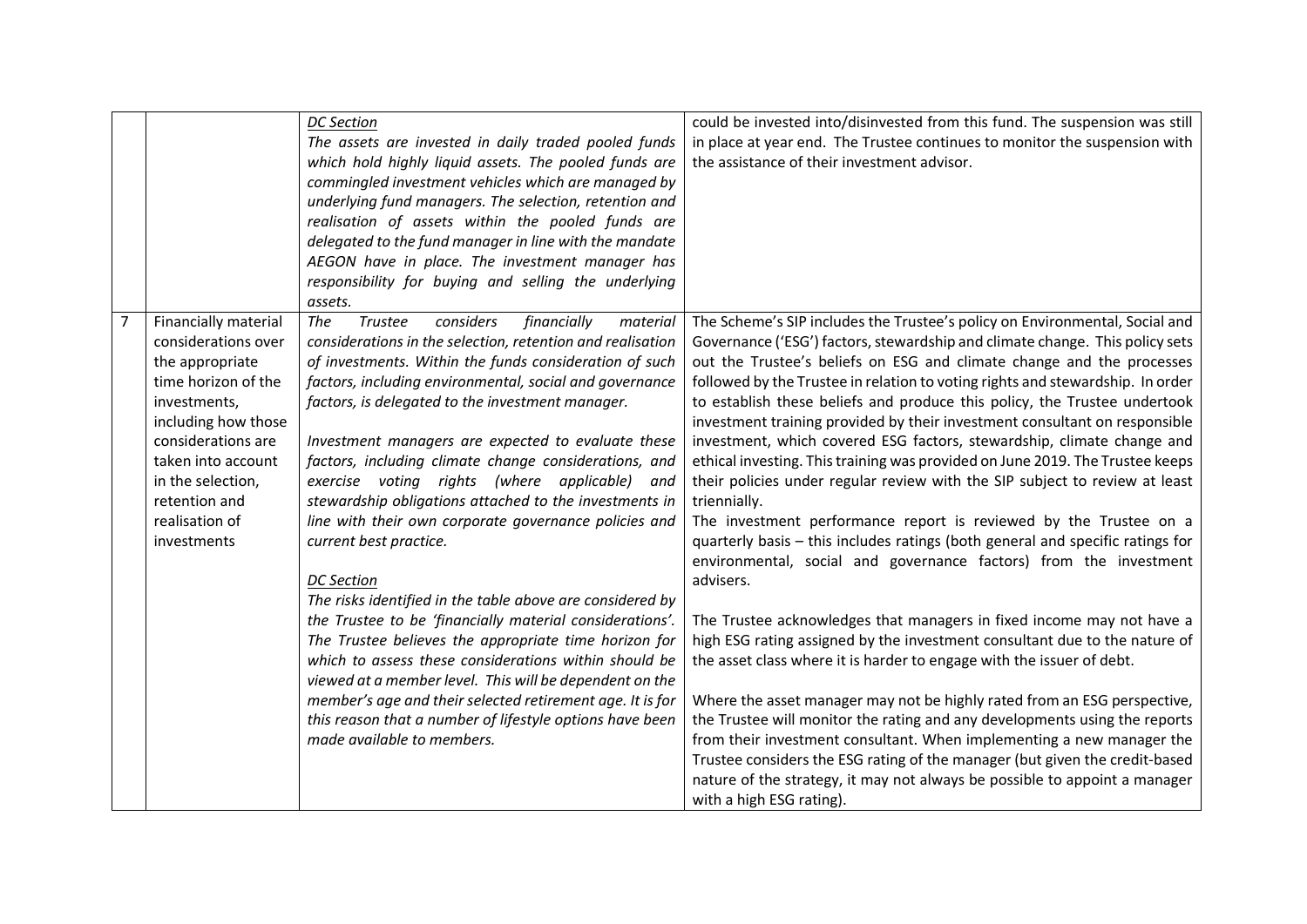|   |                                                                                                                                                               |                                                                                                                                                                                                                                                                                                                                                                       | <b>DC Section</b><br>A number of the key investment risks identified in the SIP were measured<br>and managed, as part of reviewing investment performance at Trustee<br>meetings. A more strategically focused assessment of the investment<br>arrangements formed part of investment strategy review undertaken in<br>2019. Items 9 and 10 that follow cover the Trustee's policies on ESG and<br>voting and engagement. |
|---|---------------------------------------------------------------------------------------------------------------------------------------------------------------|-----------------------------------------------------------------------------------------------------------------------------------------------------------------------------------------------------------------------------------------------------------------------------------------------------------------------------------------------------------------------|---------------------------------------------------------------------------------------------------------------------------------------------------------------------------------------------------------------------------------------------------------------------------------------------------------------------------------------------------------------------------------------------------------------------------|
| 8 | The extent (if at all)<br>to which non-<br>financial matters<br>are taken into<br>account in the<br>selection, retention<br>and realisation of<br>investments | <b>DB</b> Section<br>The Trustee will consider the investment consultant's<br>assessment of how the investment manager embeds<br>ESG into its investment process and how the manager's<br>responsible investment philosophy aligns with the<br>Trustee's responsible investment policy. This includes<br>the investment managers' policy on voting and<br>engagement. | The Trustee meets with the investment manager at Trustee meetings as<br>required and may challenge decisions made including voting history (in<br>respect of equities) and engagement activity.<br>No changes during the year to this policy. Members' views are not taken<br>into account in the selection, retention and realisation of Investments.                                                                    |
|   |                                                                                                                                                               | <b>DC</b> Section<br>Member views are not taken into account in the<br>selection, retention and realisation of investments in the<br>default investment option                                                                                                                                                                                                        |                                                                                                                                                                                                                                                                                                                                                                                                                           |
| 9 | The exercise of the<br>rights (including<br>voting rights)<br>attaching to the<br>investments                                                                 | Investment managers are expected to evaluate these<br>factors, including climate change considerations, and<br>exercise voting rights and stewardship obligations<br>attached to the investments in line with their own<br>corporate governance polices and current best practice.                                                                                    | For both the DB and DC Sections of the Scheme, the Trustee delegates all<br>voting and engagement activities to their investment managers. When<br>required the Trustee will question managers' voting decisions if they deem<br>them out of line with the investment fund's objectives or the objectives /<br>policies of the Scheme.                                                                                    |
|   |                                                                                                                                                               |                                                                                                                                                                                                                                                                                                                                                                       | <b>DB</b> Section<br>For the DB Section of the Scheme, the Voting and Engagement policies and<br>activities are most relevant for the mandates where equities are held<br>directly (River and Mercantile and Longview).                                                                                                                                                                                                   |
|   |                                                                                                                                                               |                                                                                                                                                                                                                                                                                                                                                                       | Over the year to 31 December 2020, River and Mercantile has voted in 251<br>meeting with 3963 votable proposals. Of these proposals River and<br>Mercantile voted with management 95% of the time. With regards to ESG                                                                                                                                                                                                    |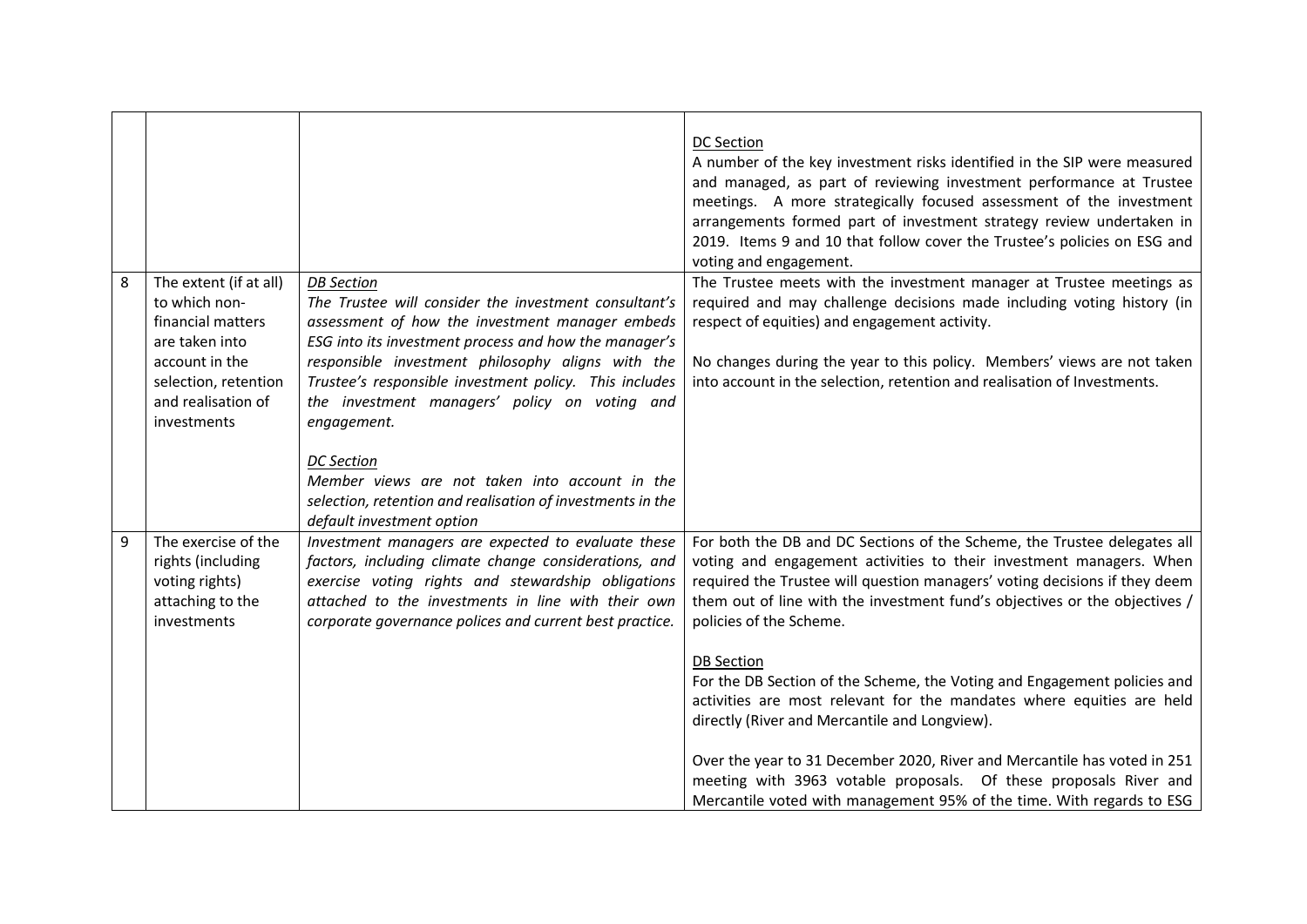|    |                       |                                                        | issues, River and Mercantile voted against the management of Glencore on    |
|----|-----------------------|--------------------------------------------------------|-----------------------------------------------------------------------------|
|    |                       |                                                        | the re-election of a Board Chair as they believed the board were not        |
|    |                       |                                                        | proficiently guarding against and managing material environmental, social   |
|    |                       |                                                        | and governance risks.                                                       |
|    |                       |                                                        |                                                                             |
|    |                       |                                                        | Over the year to 31 December 2020, Longview has voted in 34 meetings with   |
|    |                       |                                                        | Of these proposals Longview voted with<br>443 votable proposals.            |
|    |                       |                                                        | management 99% of the time. With regards to ESG issues, on Oracle Corp,     |
|    |                       |                                                        | Longview voted with management on the shareholders proposal on              |
|    |                       |                                                        | increasing the transparency regarding gender and ethnicity pay.             |
|    |                       |                                                        | <b>DC Section</b>                                                           |
|    |                       |                                                        |                                                                             |
|    |                       |                                                        | As the Scheme invests in pooled funds, the Trustee requires the investment  |
|    |                       |                                                        | manager to engage with the invested companies on their behalf. At present,  |
|    |                       |                                                        | the investment advisers' ESG ratings help the Trustee to understand how the |
|    |                       |                                                        | manager is engaging and integrating ESG issues into their investment        |
|    |                       |                                                        | decision making and these are reviewed on a quarterly basis.                |
|    |                       |                                                        |                                                                             |
|    |                       |                                                        | The Trustee has requested key voting activities from the managers during    |
|    |                       |                                                        | the Scheme year in order to consider this, and the information received is  |
|    |                       |                                                        | summarised in the Voting and Engagement Policy Statement that follows.      |
| 10 | Undertaking           | The Trustee expects the Scheme's managers to take into | The Trustee monitors through ongoing reporting from asset manager which     |
|    | engagement            | account current best practice, including the UK        | included an overview of their ESG policy, including their policy on climate |
|    | activities in respect | Corporate Governance Code and the UK Stewardship       | change, and their engagement process. The Trustee does not regularly meet   |
|    | of the investments    | Code, of which the Trustee is supportive.              | with the investment manager but may choose to meet with the investment      |
|    | (including the        |                                                        | manager in future.                                                          |
|    | methods by which,     | Outside of those exercised by investment managers on   |                                                                             |
|    | and the               | behalf of the Trustee, no other engagement activities  | As the Scheme invests solely in pooled funds, the Trustee requires the      |
|    | circumstances         | are undertaken.                                        | investment manager to engage with the invested companies on their behalf.   |
|    | under which,          |                                                        |                                                                             |
|    | trustee would         |                                                        | At present, the investment advisers ESG ratings help the Trustee to         |
|    | monitor and engage    |                                                        | understand how the manager is engaging and integrating ESG issues into      |
|    | with relevant         |                                                        | their investment decision making and these are reviewed on a quarterly      |
|    |                       |                                                        | basis.                                                                      |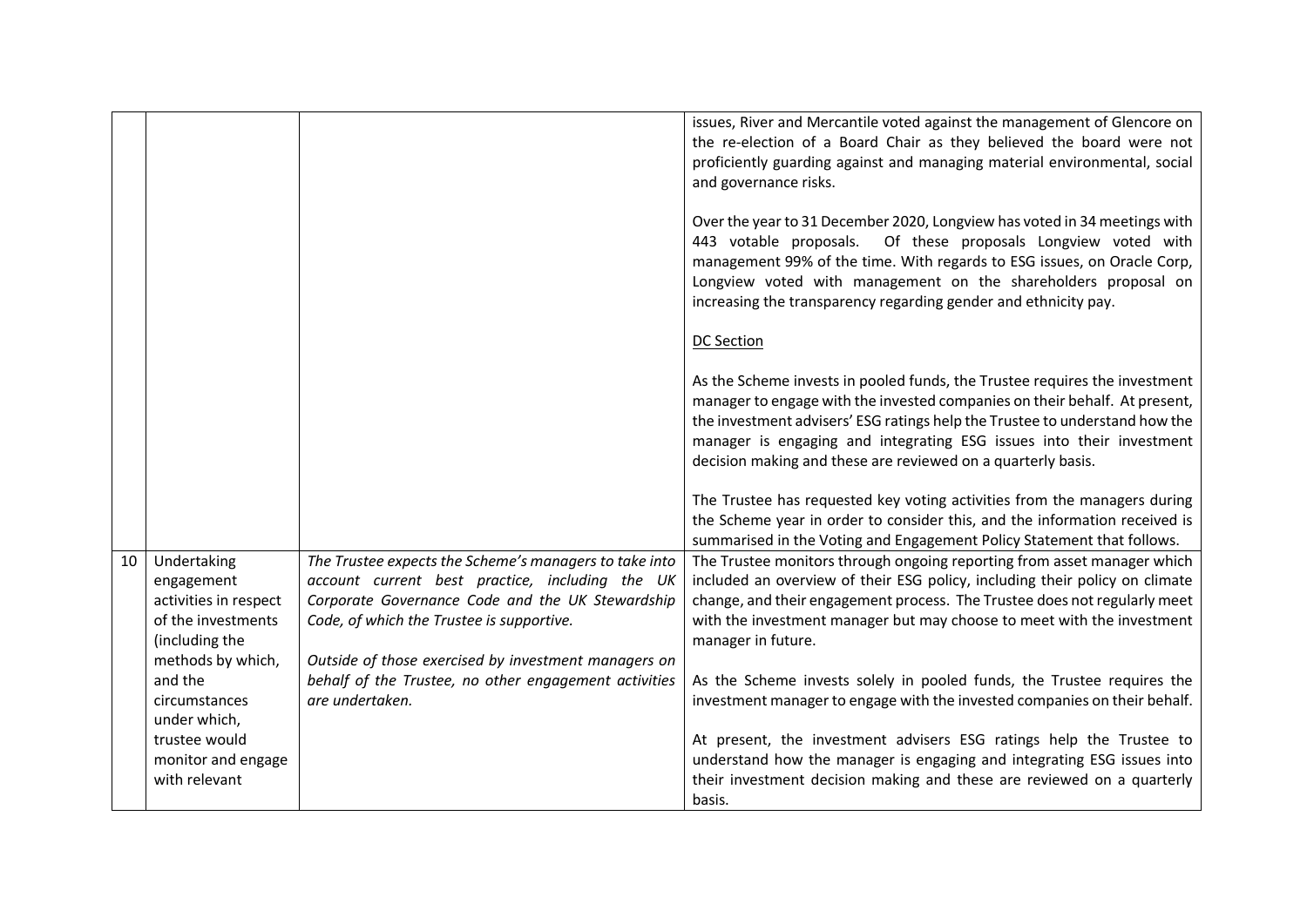|    | persons about        |                                                                                                         |                                                                             |
|----|----------------------|---------------------------------------------------------------------------------------------------------|-----------------------------------------------------------------------------|
|    | relevant matters)    |                                                                                                         |                                                                             |
| 11 | How the              | <b>DB</b> Section                                                                                       | <b>DB Section</b>                                                           |
|    | arrangement with     | The Trustee's policy in relation to investments to be held                                              | In the year to 31 December 2020 no specific actions were taken.             |
|    | the asset manager    | is set out in section 3 of the SIP.                                                                     |                                                                             |
|    | incentivises the     |                                                                                                         | <b>DC Section</b>                                                           |
|    | asset manager to     | In line with section 3 of the SIP, managers are chosen                                                  | This is a new policy added in September 2020 and reflects current practice. |
|    | align its investment | based on their capabilities and, therefore, their                                                       |                                                                             |
|    | strategy and         | perceived likelihood of achieving the expected return                                                   | The manager arrangements were formally assessed as part of the              |
|    | decisions with the   | and risk characteristics required for the asset class being                                             | investment strategy review in 2019. The funds used are also assessed on an  |
|    | trustee policies     | selected for.                                                                                           | ongoing basis when concerns are identified. In addition, the Trustee        |
|    | mentioned in sub-    |                                                                                                         | monitored the performance of the investment managers on a quarterly         |
|    | paragraph (b) of the | As the Trustee invests the bulk of the Scheme's assets in                                               | basis during the year.                                                      |
|    | legislation [2-8 of  | pooled investment vehicles they accept that they have                                                   |                                                                             |
|    | this Statement]      | no ability to specify the risk profile and return targets of                                            |                                                                             |
|    |                      | the manager, but appropriate mandates can be selected<br>to align with the overall investment strategy. |                                                                             |
|    |                      |                                                                                                         |                                                                             |
|    |                      | <b>DC</b> Section                                                                                       |                                                                             |
|    |                      | Investment managers are appointed based on their                                                        |                                                                             |
|    |                      | capabilities and, therefore, their perceived likelihood of                                              |                                                                             |
|    |                      | achieving the expected return and risk characteristics                                                  |                                                                             |
|    |                      | required for the asset class being selected for.                                                        |                                                                             |
|    |                      | The Trustee looks to the investment consultant for their                                                |                                                                             |
|    |                      | forward-looking assessment of a manager's ability to                                                    |                                                                             |
|    |                      | perform in line with their stated objectives. This view                                                 |                                                                             |
|    |                      | will be based on the consultant's assessment of the                                                     |                                                                             |
|    |                      | manager's idea generation, portfolio construction,                                                      |                                                                             |
|    |                      | implementation and business management, in relation                                                     |                                                                             |
|    |                      | to the particular investment fund that the Scheme                                                       |                                                                             |
|    |                      | invests in. The consultant's manager research ratings                                                   |                                                                             |
|    |                      | assist with due diligence and questioning managers                                                      |                                                                             |
|    |                      | during presentations to the Trustee and are used in                                                     |                                                                             |
|    |                      | decisions around selection, retention and realisation of                                                |                                                                             |
|    |                      | manager appointments.                                                                                   |                                                                             |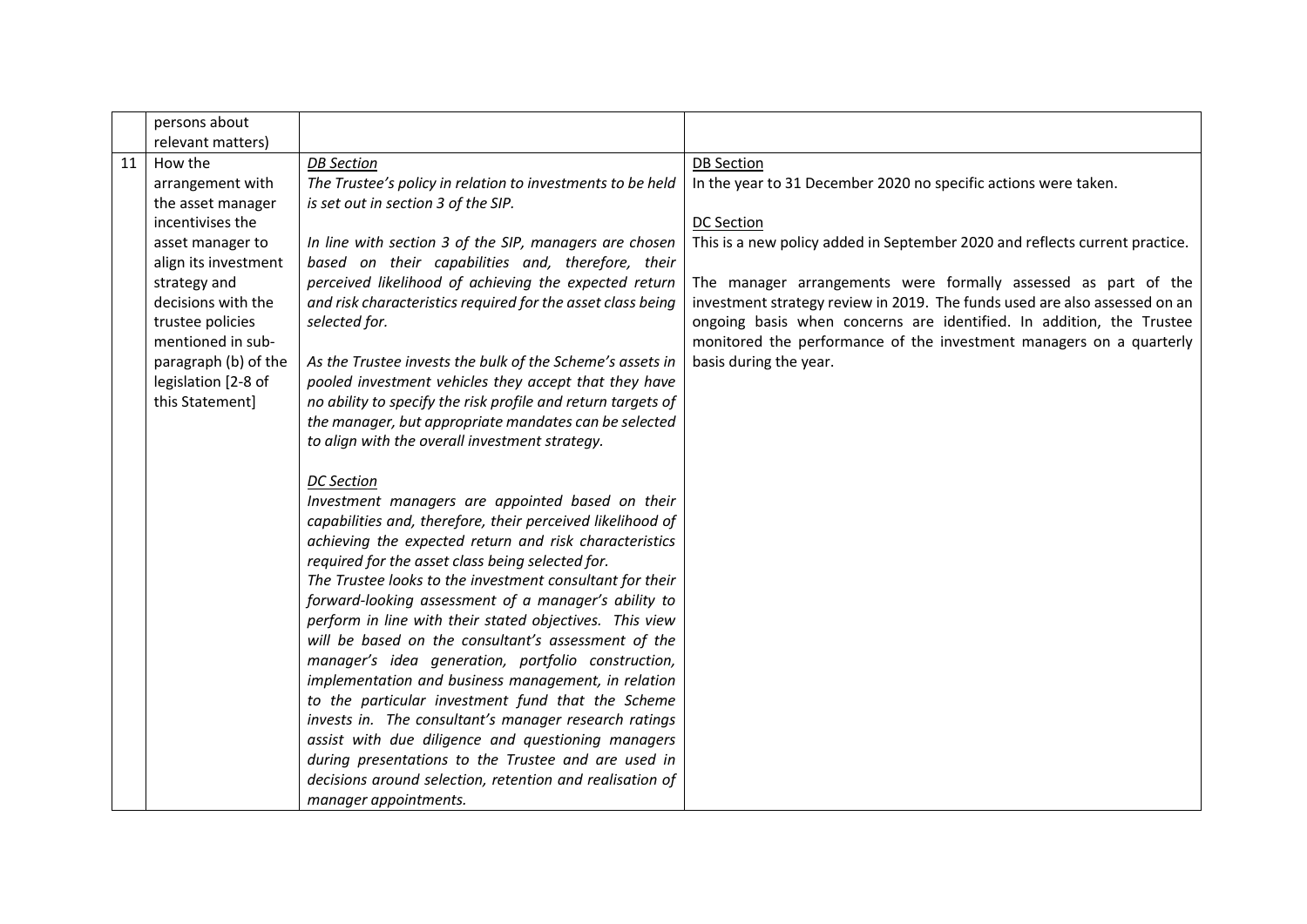| 12 | How the              | <b>DB</b> Section                                           | <b>DB</b> Section                                                           |
|----|----------------------|-------------------------------------------------------------|-----------------------------------------------------------------------------|
|    | arrangement          | The Trustee meets the Investment Managers as required       | In the year to 31 December 2020 the Trustee have not met with any of their  |
|    | incentivises the     | to review their performance. The Trustee carries out a      | managers at Trustee.                                                        |
|    | asset manager to     | quarterly evaluation of investment performance              | The Trustee is though satisfied that the contractual arrangement in place   |
|    | make decisions       |                                                             | continues to incentivise the manager to make decisions based on medium      |
|    | based on             | Managers are aware that their continued appointment         | to long term financial and non-financial performance.                       |
|    | assessments about    | is based on their success in delivering the mandate for     |                                                                             |
|    | medium to long-      | which they have been appointed to manage. If the            | <b>DC Section</b>                                                           |
|    | term financial and   | Trustee is dissatisfied, then they will look to replace the | This is a new policy added in September 2020 and reflects current practice. |
|    | non-financial        | manager.                                                    |                                                                             |
|    | performance of an    |                                                             | The Trustee delegates all voting and engagement activities to the           |
|    | issuer of debt or    | <b>DC</b> Section                                           | investment manager. The Trustee has considered the investment advisor's     |
|    | equity and to        | Investment managers are appointed based on their            | assessment of how each investment manager embeds ESG into its               |
|    | engage with issuers  | capabilities and, therefore, their perceived likelihood of  | investment process as part of the quarterly performance monitoring.         |
|    | of debt or equity in | achieving the expected return and risk characteristics      |                                                                             |
|    | order to improve     | required for the asset class being selected for.            | In addition, the Trustee has requested key voting activities from the       |
|    | their performance    | The Trustee looks to the investment consultant for their    | Scheme's managers during the Scheme year in order to consider this, and     |
|    | in the medium to     | forward-looking assessment of a manager's ability to        | the information received is summarised in Voting and Engagement Policy      |
|    | long-term.           | perform in line with their stated objectives. This view     | Statement that follows.                                                     |
|    |                      | will be based on the consultant's assessment of the         |                                                                             |
|    |                      | manager's idea generation, portfolio construction,          |                                                                             |
|    |                      | implementation and business management, in relation         |                                                                             |
|    |                      | to the particular investment fund that the Scheme           |                                                                             |
|    |                      | invests in. The consultant's manager research ratings       |                                                                             |
|    |                      | assist with due diligence and questioning managers          |                                                                             |
|    |                      | during presentations to the Trustee and are used in         |                                                                             |
|    |                      | decisions around selection, retention and realisation of    |                                                                             |
|    |                      | manager appointments.                                       |                                                                             |
| 13 | How the method       | <b>DB</b> Section                                           | <b>DB Section</b>                                                           |
|    | (and time horizon)   | The Trustee is a long-term investor and is not looking to   | In the year to 31 December 2020 the Trustee has received investment         |
|    | of the evaluation of | change the investment arrangements on a frequent            | manager performance reports on a quarterly basis, which presents            |
|    | the asset manager's  | basis as set out in policy 4.2-E of the SIP. As such        | performance information over 3 months, 1 year, 3 year and since inception   |
|    | performance and      | managers are assumed to be held for a suitably long         | periods.                                                                    |
|    | the remuneration     | time relative to the current medium term funding target.    |                                                                             |
|    | for asset            | Managers' performance net of fees is therefore              |                                                                             |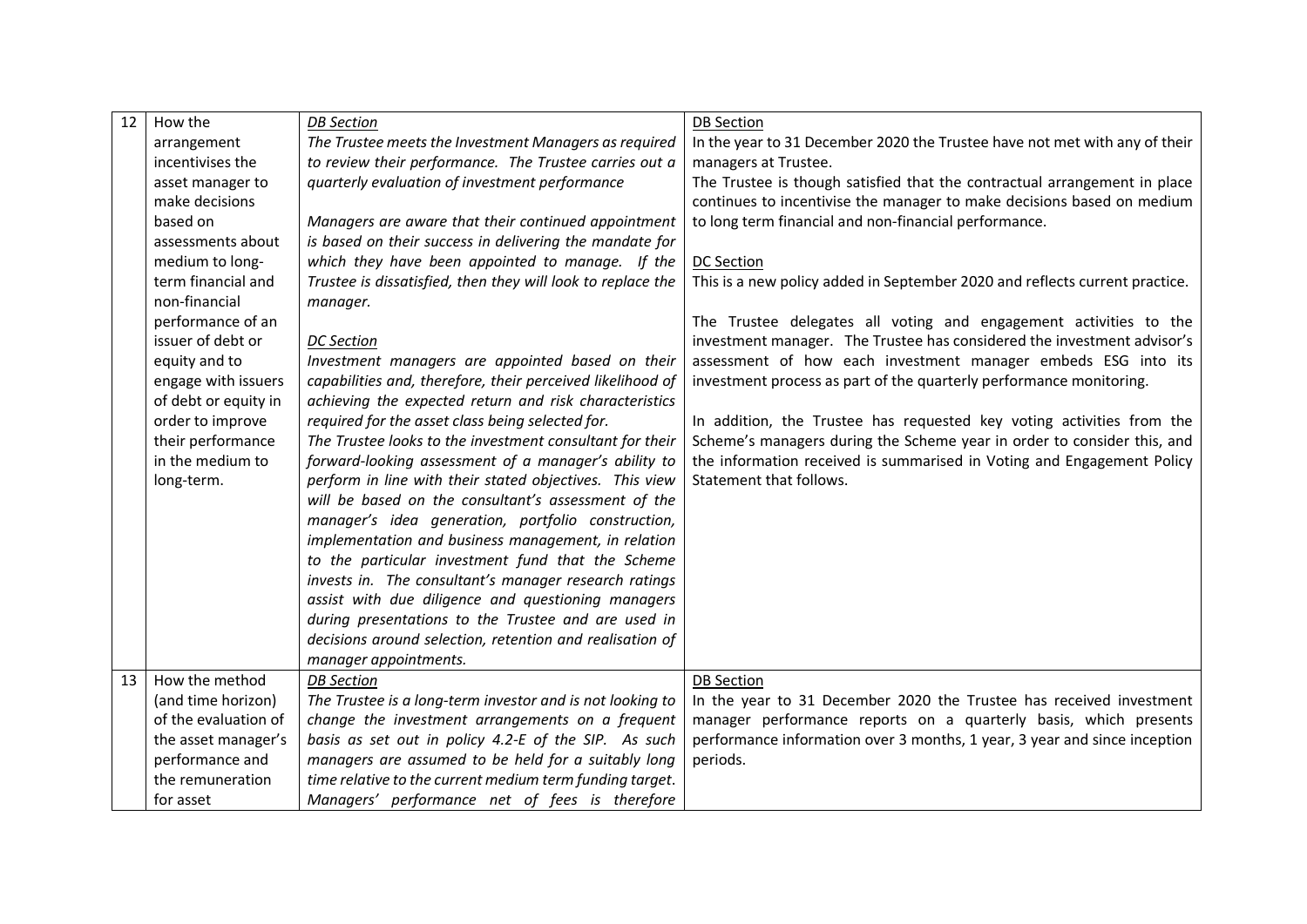|    | management             | reviewed over both short and long time horizons.            | The Trustee reviews the absolute performance, relative performance          |
|----|------------------------|-------------------------------------------------------------|-----------------------------------------------------------------------------|
|    | services are in line   | Remuneration is agreed upon prior to manager                | against a suitable index used as the benchmark, and against the manager's   |
|    | with the trustee's     | appointment and is reviewed on a regular basis.             | stated tracking error (over the relevant time period).                      |
|    | policies mentioned     |                                                             |                                                                             |
|    | in sub-paragraph (b)   | <b>DC</b> Section                                           | The Trustee focus is on long term performance but will put the manager 'on  |
|    | of the legislation [2- | The Trustee receives investment manager performance         | watch' if there are short term performance concerns.                        |
|    | 8 of this Statement]   | reports on a quarterly basis, which presents                |                                                                             |
|    |                        | performance information over 3 months, 1 year, 3 year       | DC Section                                                                  |
|    |                        |                                                             |                                                                             |
|    |                        | and since inception periods. The Trustee reviews the        | This is a new policy added in September 2020 and reflects current practice. |
|    |                        | absolute performance, relative performance against a        |                                                                             |
|    |                        | suitable index used as the benchmark, and against the       | The Trustee monitored the performance of the investment managers on a       |
|    |                        | manager's stated tracking error (over the relevant time     | quarterly basis during the year. If the manager is not meeting their        |
|    |                        | period).                                                    | investment objectives for the fund, the Trustee may review the use of that  |
|    |                        |                                                             | fund including the annual management charge levied.                         |
|    |                        | If the manager is not meeting their investment              |                                                                             |
|    |                        | objectives for the fund have changed, the Trustee may       | As part of the annual Value for Money ("VfM") assessment, the Trustee       |
|    |                        | review the use of that fund including the annual            | reviews member borne fees, which include investment manager fees. A VfM     |
|    |                        | management charge levied.                                   | assessment was produced in May 2020 and the Trustee concluded that,         |
|    |                        |                                                             | overall, the Scheme is rated as providing good value for members.           |
|    |                        | As part of the annual Value for Money ("VfM")               |                                                                             |
|    |                        | assessment, the Trustee reviews member borne fees,          |                                                                             |
|    |                        | which include investment manager fees.                      |                                                                             |
| 14 | How the trustee        | <b>DB Section</b>                                           | <b>DB Section</b>                                                           |
|    | monitors portfolio     | The Trustee policy in relation to the monitoring of         | At present, the Trustee does not monitor portfolio turnover costs in the DB |
|    | turnover costs         | portfolio turnover costs is set out in section 4.2-D of the | section but may look to do so in the future.                                |
|    | incurred by the        | SIP.                                                        |                                                                             |
|    | asset manager, and     |                                                             | <b>DC Section</b>                                                           |
|    | how they define and    | <b>DC Section</b>                                           | This is a new policy added in September 2020 and reflects current practice. |
|    | monitor targeted       | The Trustee considers portfolio turnover costs as part of   |                                                                             |
|    | portfolio turnover     | the annual value for money assessment.                      | The Trustee has considered portfolio turnover costs through consideration   |
|    | or turnover range.     |                                                             | of transaction cost data as part of the annual value for members'           |
|    |                        |                                                             | assessment. The ability to assess the appropriateness of these costs is     |
|    |                        |                                                             | currently limited by the availability of data and the lack of industry-wide |
|    |                        |                                                             | benchmarks. The Trustee will monitor industry developments in how to        |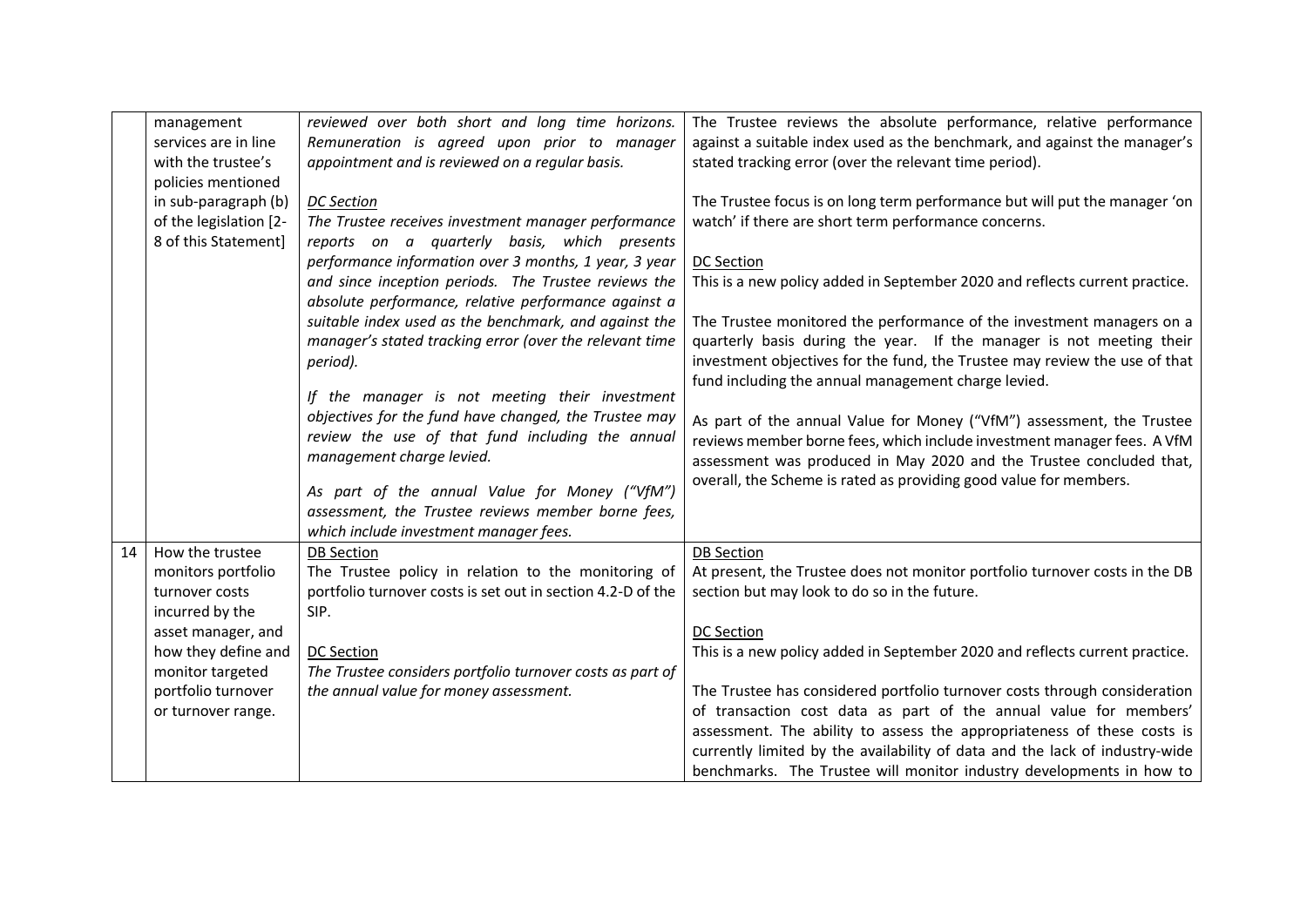|    |                                                              |                                                                                                                                                                                                                                                                                                                                                                                                                   | assess these costs and incorporate this in future value for members'<br>assessments.<br>In the year to 31 December 2020, the Trustee has not queried portfolio<br>turnover costs.                                      |
|----|--------------------------------------------------------------|-------------------------------------------------------------------------------------------------------------------------------------------------------------------------------------------------------------------------------------------------------------------------------------------------------------------------------------------------------------------------------------------------------------------|------------------------------------------------------------------------------------------------------------------------------------------------------------------------------------------------------------------------|
| 15 | The duration of the<br>arrangement with<br>the asset manager | <b>DB</b> Section<br>The funds invested in are open-ended funds and<br>therefore there is no set duration for the manager<br>appointments. However, the appointment is regularly<br>reviewed as to its continued suitability and could be<br>terminated either because the Trustee are dissatisfied<br>with the managers' ongoing ability to deliver the<br>mandate promised or because of a change of investment | <b>DB</b> Section<br>There were no changes during the period.<br>DC Section<br>This is a new policy added in September 2020 and reflects current practice.<br>There remains no set durations for manager appointments. |
|    |                                                              | strategy by the Trustee.<br><b>DC</b> Section<br>The Trustee is a long-term investor and is not looking to<br>change the investment arrangements on a frequent<br>basis.                                                                                                                                                                                                                                          |                                                                                                                                                                                                                        |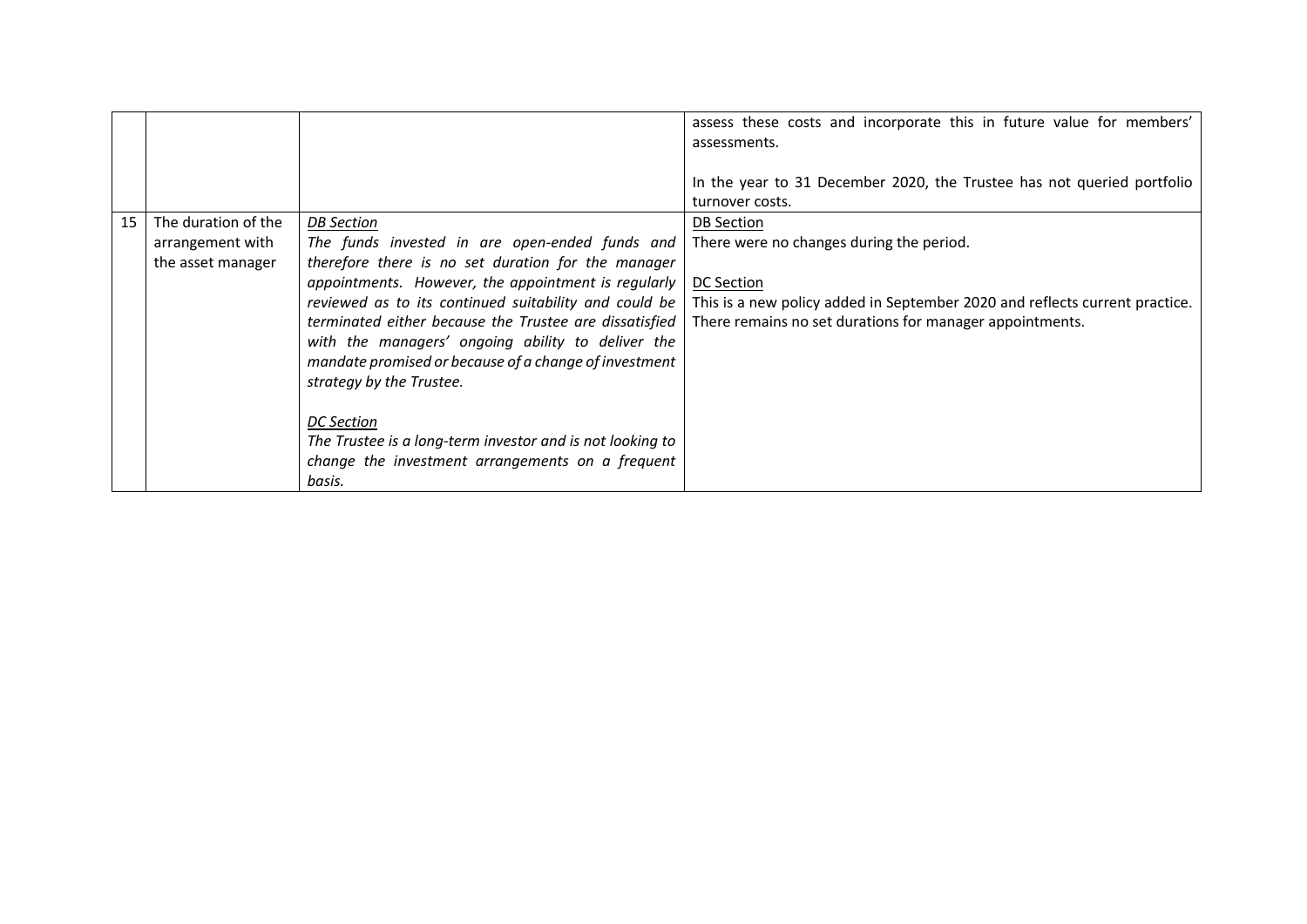### **Voting and Engagement Policy Statement**

## **DC Section**

Section 4 of the SIP sets out the Trustees' policy on ESG factors, stewardship and climate change. This policy sets out the Trustees' beliefs on ESG and climate change and the processes followed by the Trustees in relation to voting rights and stewardship.

In order to establish these beliefs and produce this policy, the Trustees undertook investment training provided by their investment advisors in June 2019 on responsible investment which covered ESG factors, stewardship, climate change and non-financially driven, beliefs-based investing (which can be referred to as "ethical" investment). In September 2019, the Trustee reviewed the SIP and included a policy in relation to ESG, which was established following this training.

There were no material changes to the beliefs or the policies during the Scheme year covered by this statement.

### **Voting Activity during the Scheme year**

The Trustees have delegated their voting rights to the investment managers. The SIP states *"The Trustee has given the Investment Managers full discretion when evaluating ESG factors, including climate change consideration and in exercising rights and stewardship obligations attached to the Scheme's investments, including undertaking engagement activities, in accordance with their own corporate governance policies and current best practice, including the UK Corporate Governance Code and UK Stewardship Code".*

It is the Trustees' view that the policy has been followed during the Scheme year.

Over the prior 12 months, the Trustees have not actively challenged the manager on its voting activity. The Trustees do not use the direct services of a proxy voter.

The majority of voting activity will arise in public equity funds. However, voting opportunities may arise in other asset classes such as certain bonds, property, private equity and multi-asset funds. However, the Trustees have only received information relating to public equity funds this year. The assets of the Scheme are invested via the Aegon platform with all underlying funds managed by BlackRock.

#### **Overview of BlackRock's approach to voting and engagement**

#### Global Principles

BlackRock's approach to corporate governance and stewardship is explained in its Global Principles. These high-level Principles are the framework for the more detailed, market-specific voting guidelines, all of which are published on the BlackRock's website. The Principles describe its philosophy on stewardship (including how BlackRock monitors and engages with companies), its policy on voting, its integrated approach to stewardship matters and how BlackRock deals with conflicts of interest. These apply across relevant asset classes and products as permitted by investment strategies. BlackRock reviews its Global Principles annually and updates them as necessary to reflect in market standards, evolving governance practice and insights gained from engagement over the prior year. BlackRock's Global Principles available on its website at [https://www.blackrock.com/corporate/literature/factsheet/blk-responsible-investment](https://www.blackrock.com/corporate/literature/factsheet/blk-responsible-investment-engprinciples-global.pdf)[engprinciples-global.pdf.](https://www.blackrock.com/corporate/literature/factsheet/blk-responsible-investment-engprinciples-global.pdf)

Further information on BlackRock's Global Principles and market-specific voting guidelines are available here: [https://www.blackrock.com/corporate/literature/publication/our-2021](https://www.blackrock.com/corporate/literature/publication/our-2021%20stewardshipexpectations.pdf)  [stewardshipexpectations.pdf.](https://www.blackrock.com/corporate/literature/publication/our-2021%20stewardshipexpectations.pdf)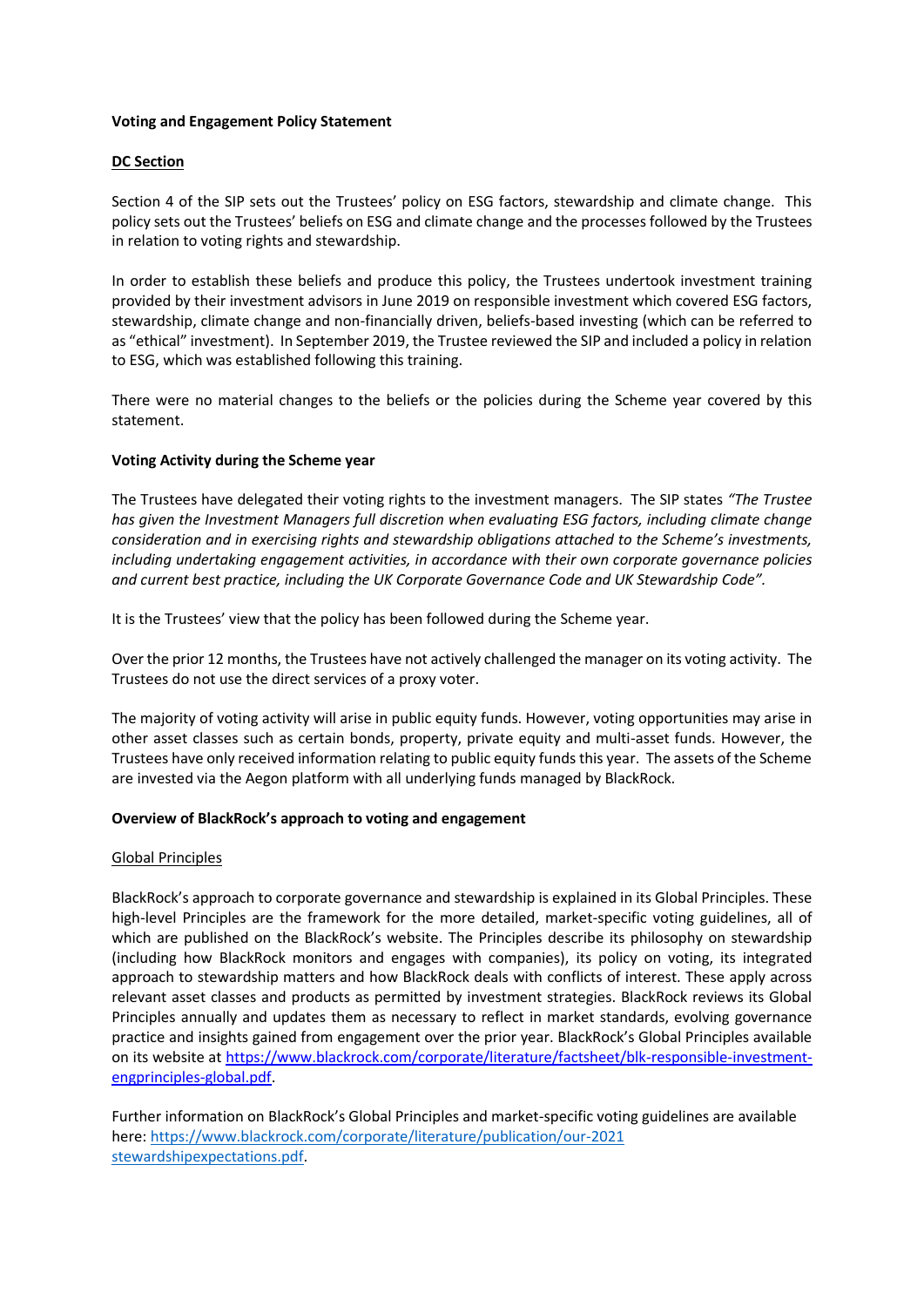#### Proxy Voting

Overview of voting process for deciding how to vote.

The team and its voting and engagement work continuously evolves in response to changing governance related developments and expectations. BlackRock's voting guidelines are market-specific to ensure they take into account a company's unique circumstances by market, where relevant. BlackRock informs their vote decisions through research and engage as necessary. Their engagement priorities are global in nature and are informed by BlackRock's observations of governance related and market developments, as well as through dialogue with multiple stakeholders, including clients. BlackRock may also update their regional engagement priorities based on issues that they believe could impact the long-term sustainable financial performance of companies in those markets. BlackRock welcomes discussions with their clients on engagement and voting topics and priorities to get their perspective and better understand which issues are important to them. As outlined in their Global Principles, BlackRock determines which companies to engage directly based on their assessment of the materiality of the issue for sustainable long-term financial returns and the likelihood of their engagement being productive. BlackRock's voting guidelines are intended to help clients and companies understand their thinking on key governance matters. They are the benchmark against which BlackRock assesses a company's approach to corporate governance and the items on the agenda to be voted on at the shareholder meeting. BlackRock apply their guidelines pragmatically, taking into account a company's unique circumstances where relevant. BlackRock informs their vote decisions through research and engage as necessary. If a client wants to implement their own voting policy, they will need to be in a segregated account. BlackRock's Investment Stewardship team would not implement the policy themselves, but the client would engage a third-party voting execution platform to cast the votes.

### Overview of proxy voting decision process

BlackRock's proxy voting process is led by the BlackRock Investment Stewardship team ("BIS"), which consists of three regional teams – Americas, Asia-Pacific, and Europe, Middle East and Africa. The analysts with each team will generally determine how to vote at the meetings of the companies they cover. Voting decisions are made by members of the BlackRock Investment Stewardship team with input from investment colleagues as required, in each case, in accordance with BlackRock's Global Corporate Governance and Engagement Principles and custom market-specific voting guidelines. BlackRock subscribes to research from the proxy advisory firms Institutional Shareholder Services (ISS) and Glass Lewis, as one among many inputs into their vote analysis process, and BlackRock state they do not blindly follow their recommendations on how to vote. BlackRock primarily uses proxy research firms to synthesize corporate governance information and analysis into a concise, easily reviewable format so that the investment stewardship analysts can readily identify and prioritise those companies where our own additional research and engagement would be beneficial; to manage client accounts in relation to voting and facilitate client reporting on voting. Other sources of information include the company's own reporting, engagement and voting history with the company, and the views of its active investors, public information and ESG research.

#### Process for determining the "most-significant" votes

BIS prioritises its work around themes that they believe will encourage sound governance practices and deliver sustainable long-term financial performance at the companies in which BlackRock invests on behalf of its clients. BlackRock year-round engagements with clients to understand their focus areas and expectations, as well as BlackRock's active participation in market-wide policy debates, help inform these priorities. The themes identified are reflected in the Global Principles, market-specific voting guidelines and engagement priorities, which underpin our stewardship activities and form the benchmark against which is looked at the sustainable long-term financial performance of investee companies. *Source: BlackRock*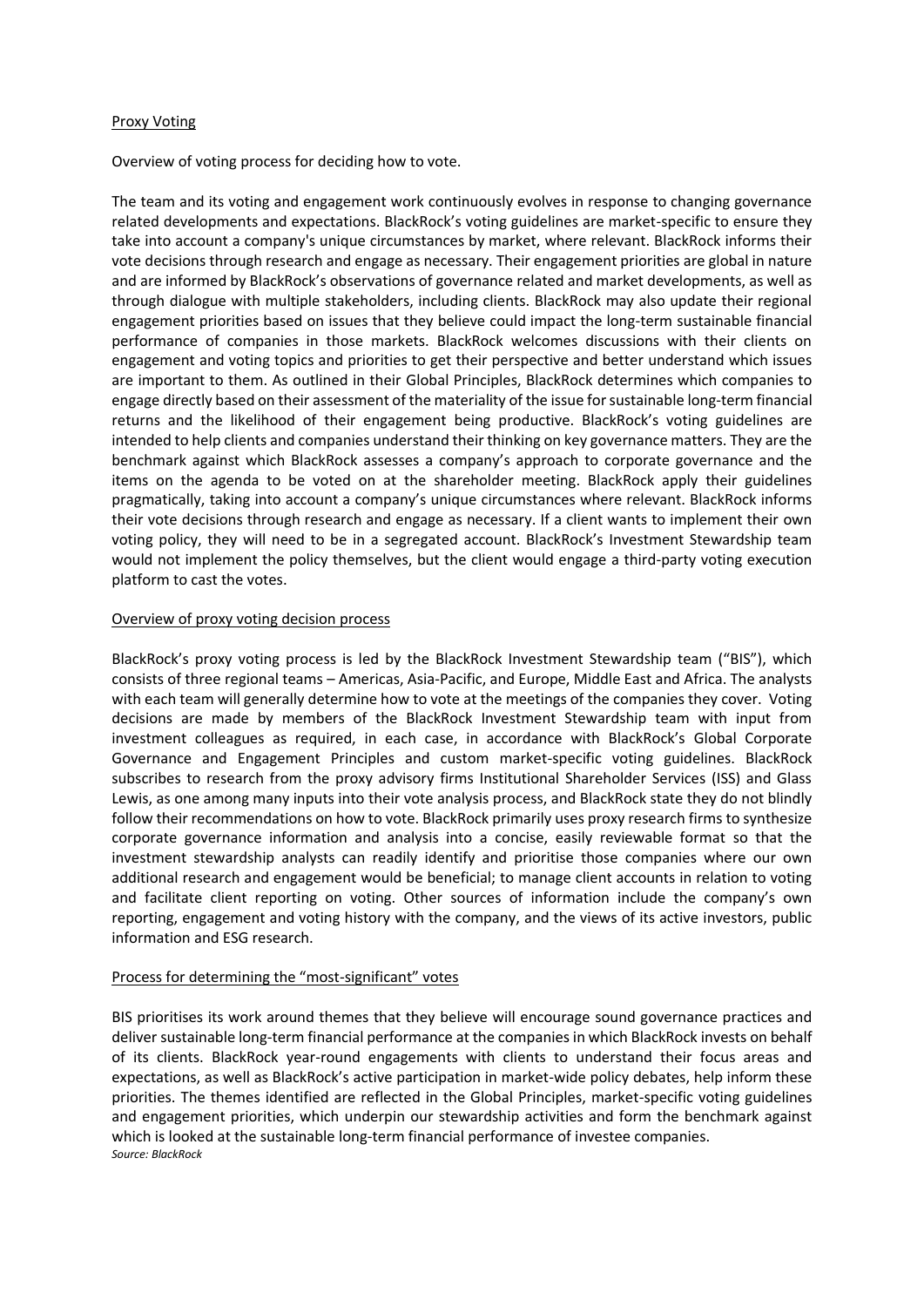## **Overview of voting activity, on behalf of the Trustees, for the BlackRock funds containing equity for the 12 months to 31 December 2020**

Voting activity information from each of the underlying investment managers where the DC Section of the Scheme has equity exposure (where provided) over the prior 12 months to 31 December 2020 is summarised in the table below. Where fund managers have not been included this is due to not being able to supply voting information at the time of finalising this report.

| <b>Fund</b>                                          | How many<br>resolutions<br>were you<br>eligible to<br>vote on? | What % of<br>resolutions<br>did you vote<br>on for which<br>you were<br>eligible? | Of the resolutions<br>on which you<br>voted, what % did<br>you vote in favour<br>of? | Of the<br>resolutions<br>on which you<br>voted, what<br>% did you<br>vote against? | Of the<br>resolutions<br>on which you<br>voted, what<br>% did you<br>abstain or<br>withhold<br>from voting? |
|------------------------------------------------------|----------------------------------------------------------------|-----------------------------------------------------------------------------------|--------------------------------------------------------------------------------------|------------------------------------------------------------------------------------|-------------------------------------------------------------------------------------------------------------|
| Aegon BlackRock<br>LifePath Flexi<br>2058-2060       | 67,990                                                         | 95.4%                                                                             | 90.3%                                                                                | 7.6%                                                                               | 2.1%                                                                                                        |
| Aegon BlackRock<br>World (ex-UK)<br>Equity Index     | 26,839                                                         | 93.2%                                                                             | 90.5%                                                                                | 8.8%                                                                               | 0.6%                                                                                                        |
| Aegon BlackRock<br>UK Equity Index                   | 11,035                                                         | 100.0%                                                                            | 94.9%                                                                                | 4.4%                                                                               | 0.7%                                                                                                        |
| Aegon BlackRock<br><b>Emerging Markets</b><br>Equity | 22,849                                                         | 97.0%                                                                             | 88.8%                                                                                | 8.0%                                                                               | 3.2%                                                                                                        |
| Aegon BlackRock<br>Diversified<br>Growth             | 11,872                                                         | 95.8%                                                                             | 92.0%                                                                                | 6.8%                                                                               | 1.2%                                                                                                        |

*Source: Aegon*

# **Significant votes undertaken by BlackRock to the equity holdings for the 12 months to 31 December 2020.**

BlackRock publishes "vote bulletins" on key votes at shareholder meetings to provide insight into certain vote decisions that are expect to be of particular interest to clients. These bulletins are intended to explain BlackRock's vote decisions relating to a range of business issues including environmental, social, and governance matters that it's considered, based on BlackRock's global principles and engagement priorities, material to a company's sustainable long-term financial performance.

BlackRock has provided over 50 "vote bulletins" for the year to 31 December 2020. As detail of all vote bulletins cannot be disclosed in this statement they have selected some examples below. BlackRock has not indicated which "vote bulletins" are relevant to each fund in the Scheme. However, given the default has a substantial exposure to passive developed market equity, they have focused on four large cap companies which would represent a significant holding in such an exposure. The voting relating to these companies is set out in the table below showing how BlackRock voted and their rationale.